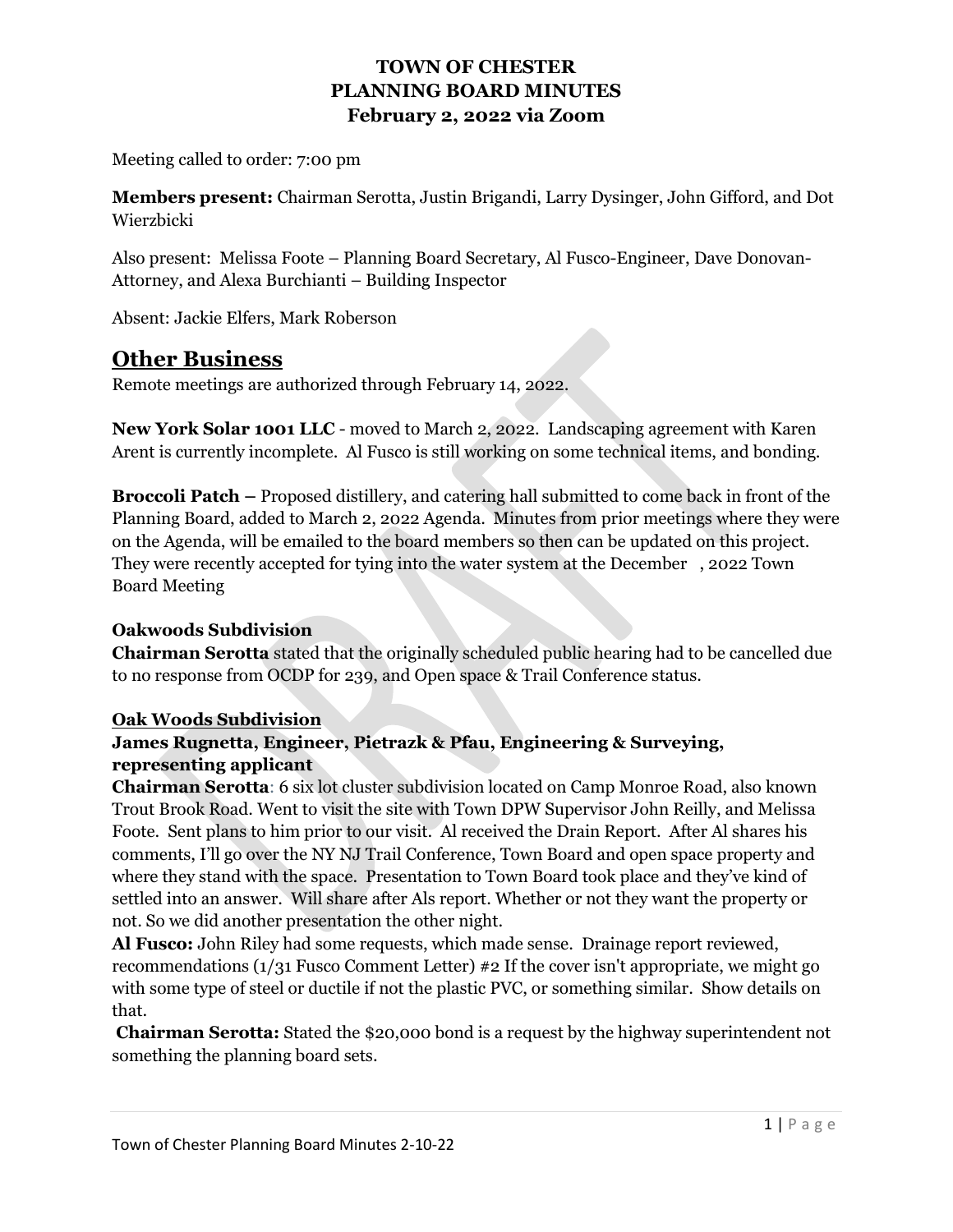**Chairman Serotta:** Requested James to stake out driveways at site. Board should take a look at site if possible. John mentioned to take Lot 1 driveway o until that shoots, which is high, to take the drainage instead of running it down Camp Monroe Road towards the camp, to run it back towards the hole in the ground/ditch and grade it back that way

**James Rugnetta:** Will take a look. The invert for that the crossing for that pipe is higher than the than the bottom of the driveway. Will try to pitch everything as much as we can to go that way.

**Chairman Serotta:** Referring to the topography, if you can take in grades so the water won't go down towards the road, and will take some of that water and head it back to the inverter. Can't be done on the culvert water. Needs to be looked at. Any questions for Al?

**Alexa Burchianti:** John Riley installed catch basin further down camp Monroe Road for two of the driveways across the street from the other development.

**Chairman Serotta:** How is that going to help us?

**Alexa Burchianti:** Since it runs downhill, it'll run towards that catch basin that they installed on the new subdivision side on Camp Monroe Road across in between those two new houses. **Chairman Serotta:** Spoke to Donna Thom today, John's admin and asked her to have John take both Al's comment letter to go back out to newly marked driveways back out there and maybe come up with a new report. Drainage Analysis - Any other questions on the drainage or anything analysis?

**Larry Dysinger:** I reviewed Al's letter earlier today or tonight earlier I'm in full agreement with it.

**Chairman Serotta:** Encourage everybody to see where the driveways are going to it puts everything into perspective when we're talking about culverts under the ground. When the developer did the 3 houses across the street, he didn't do the drainage correctly. This project could a make it exacerbate it even further. Question does the ditch on Pickerel have to be dug any deeper and what other improvements need to go on the other side of the street? Larry Dysinger: I believe, I think it was the email from the highway department said they would run a pipe along pickerel down to the stream.

**Chairman Serotta:** That's what they think they're going to do. This hasn't been addressed. NY NJ Trail Conference - I've had two meetings with the town board. At the last meeting I attended for this it appears now that two things are happening. My many conversations are with my contacts there, the "trail master" for the highlands trail, Glenn, NY NJ Trail Conference lawyer, Robert Ross. Originally, the trail master was not keen on going through this property with the highlands trail, he felt he still wanted to stay up on the top, on the ridge, and somehow still get over towards the Appalachian Trail. That's what the goal here is to keep the hikers off of Lakes Road, which is a 55 mile (which means) 65 mile an hour road and it's dangerous. It's not wide, no shoulders, anything like that. The goal all along has been trying to do whatever we can do to help with that. Right. In further discussions with the attorney, it now has been determined that they would like access through this property. At this point in

time, they would like to have access into the property to get into the Monroe piece and over to Lakes Road.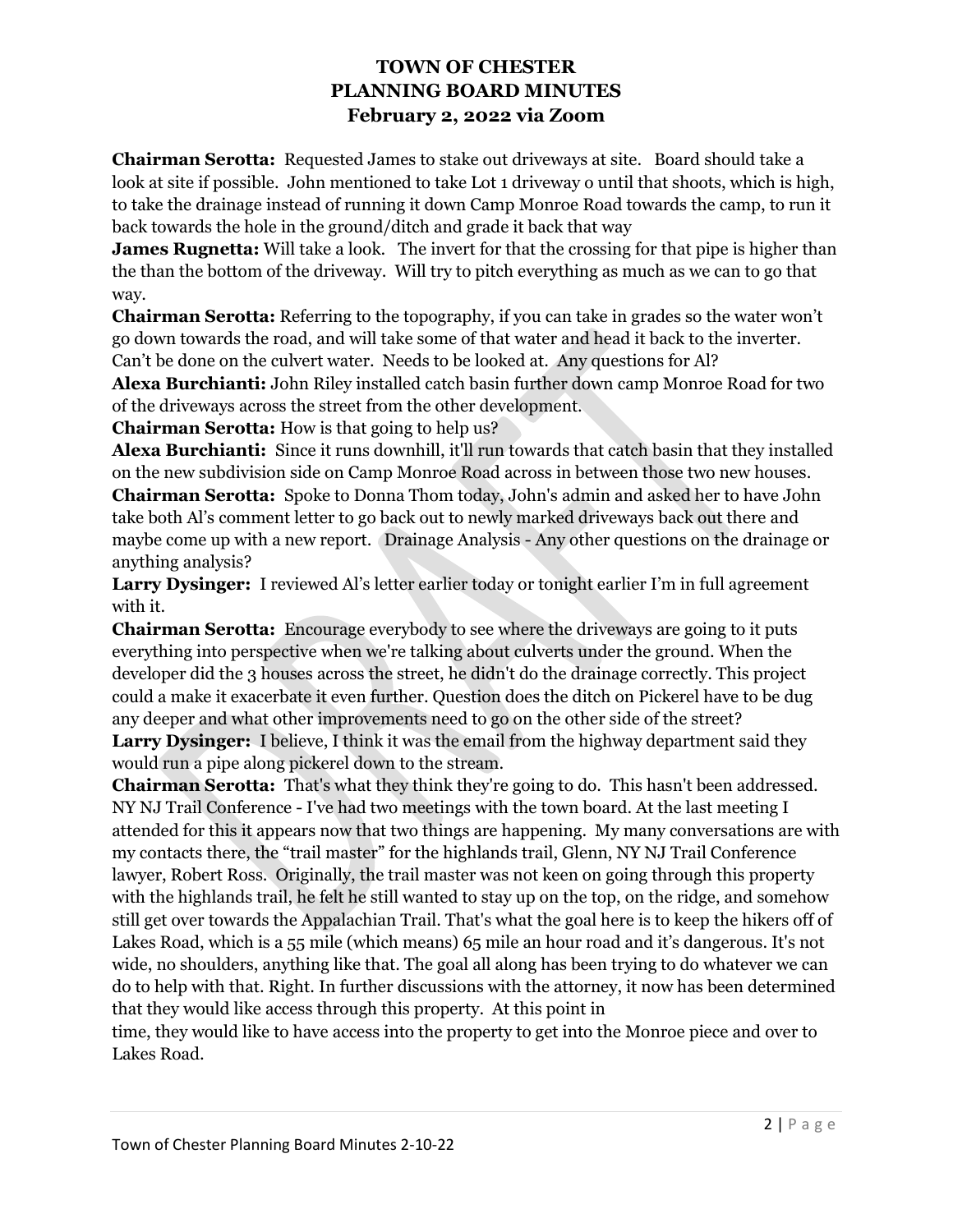Open Space - The NY NJ Trail conference is not interested in owning property, only in very few cases. They want easements, they want the towns to own the property, and they want easements across it. There are many ways open space can be owned. It can be from individuals to partially individuals and homeowner's associations and towns, etc. But it is our goal always to offer the town of Chester the open space first. In the first meeting I had with them, they were not interested, now their opinion has changed. No vote has been made. The 50-foot width that is there has been negotiated up in Monroe. The Chester Town board is saying they would like to gain ownership of that 50-foot stretch. They've now requested to have ownership on that. Spoke with Monroe Planning Board's Attorney, Ashley Torre, and her suggestion was that the Town of Chester's Supervisor calls Town of Monroe's Supervisor and negotiate that. Al and I have discussed it, the best thing to do here would be along Lot 4 to give us a 50 foot or less strip, they say less than 50 they explained to that what they worry about is not all hikers are good citizens. If we're going to come close to houses, they want 50 feet, to build landscaping, they're willing to put shrubs up in here up along the back end. The Town of Chester and their easements could definitely document that and say that there has to be, you know, a buffer of trees put in here and add. But if it's anything less than 50 feet, it's not wide enough to say they can't do it. So, they need a 50-foot buffer.

**Chairman Serotta:** Are you in agreement with that Al?

**Al Fusco:** Yes.

**Chairman Serotta:** I don't know how this affects your lots or size of lots. You'll have to come back to us.

**James Rugnetta:** It shouldn't affect the lots. The reason we do conservation easements like that is mostly because that's part of cluster developments, more than 50% of the area in a lot has to be conservation easement. As per the town code, that's the definition of clustered subdivision. So as long as that area still stays conservation area, we should be okay.

**James Rugnetta:** have a question for Al. You do mention in it that basic SWPP is required for the project because the total area disturbance exceeds one acre. According to the DEC general permit, this project only qualifies for SWPP that only includes erosion and sediment controls, which is like silk fences and other general things like that it's not full SWPP

**Al Fusco:** Basic SWPP not full SWPP.

**James Rugnetta:** Yes, so just only includes erosion and sediment controls, which we provide on the plan with when we show silk fences….

**Al Fusco:** We need an NOI

**James Rugnetta:** That's fine.

**Al Fusco:** Not a full SWPP, just a basic.

**Larry Dysinger:** Easement for trail, it's going across the identified wetlands. How would that be protected to make sure there's no harm to those wetlands?

**Chairman Serotta:** Al can you comment.

**Al Fusco:** You can add trails, across wetlands.

**Chairman Serotta:** I don't think they're talking about making big roads through there. It's not their intention to do anything major.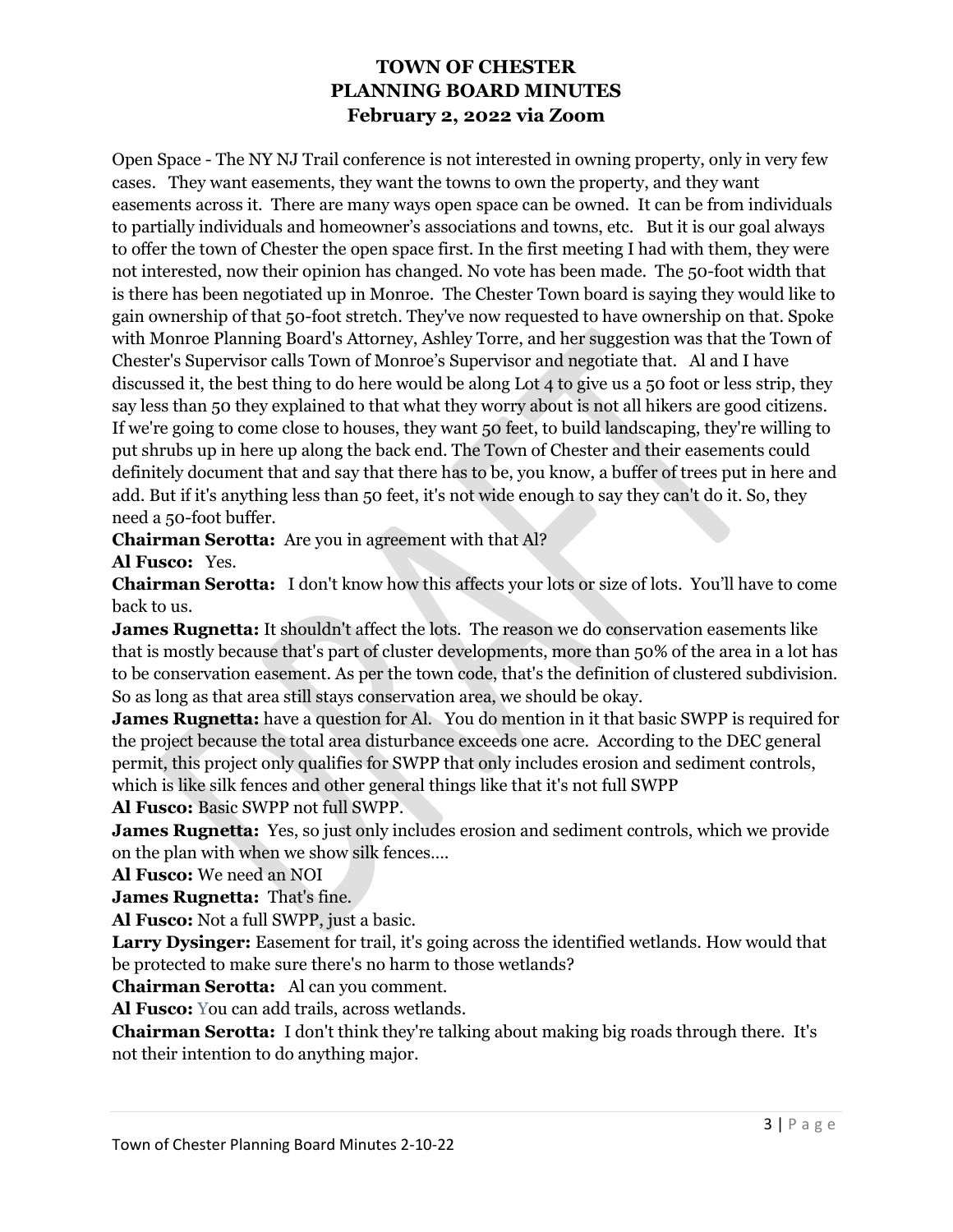**Justin Brigandi:** Is there anything we need to be concerned about with who maintains the trail?

**Chairman Serotta:** NY NJ Trail would maintain it. When they take over a trail, they completely maintain it.

**Alexa Burchianti:** I'm just worried that you're putting this easement on the lot and we're going to have people straggling off the trail and onto people's properties. That's the purpose of the 50 feet that they will landscape it. Will the whole path till it gets to the open space to be lined with evergreens or whatever shrubbery?

**Chairman Serotta:** Well, the answer will be yes, but maybe not. They definitely would create a landscape buffer to try to keep these people on their track. In our last meeting, we voted to send James off to a public hearing. I think at this point in time, we are ready to get him off to a public hearing. I don't know what the outcome of Monroe. I think at this point in time, we're ready to go to the Public Hearing for March 2, 2022.

# **Motion by Dot Wierzbicki for a Public Hearing on March 2, 2022. Second by John Gifford.**

**All in favor – 5 Ayes** 

#### **Westervelt / 509 Bellvale Road**

**Jeremy Valentine, PE for MHE** Engineering representing applicant

**Chairman Serotta:** Jeremy, from Valentine from MHE engineering is here. Ryan's proposing an 8,100 square foot building. That born to the left in the back, is that where they're going to either put an additional on there?

**Jeremy:** Correct, extend that back of the barn on the back corner. He wants it for some additional storage.

**Jeremy Valentine:** This was the old sawmill. We were back in front of the board about 2 years or so ago to convert sawmill to a warehouse. Orange County DPW approval for the driveway, did some work to lose the entrance, landscaping in front to screen the project, and fence for privacy. We're back in front of the board to build a traditional warehouse in the upper top. The upper portion of property is a small associated parking for the people that will be using that warehouse. There's an existing barn there now and the Ryan like to extend that some just for some additional storage. With the new warehouse, we're going to have to do a new septic for the bathrooms. The system would be using the existing well. With a tie into existing water system for that and the barn on the bottom, if anyone there has use bathroom, they will use the bathroom in the new warehouse.

**Al Fusco:** Please show the areas or lines to show that you have room for the trucks. **Chairman Serotta:** Truck flow needs to be shown. How are the trucks backing in, how are they going to get to those bays?

**Jeremy Valentine:** It's set up for our workflow, it doesn't mean they're necessarily going to be used, it also doesn't mean it's going to be a traditional tractor trailer, it may be a 16-foot box truck. That's how we designed it. It's not going to be a trucking terminal. I don't see it being used any different than the way the existing buildings being used, it's just we need more space and a higher ceiling.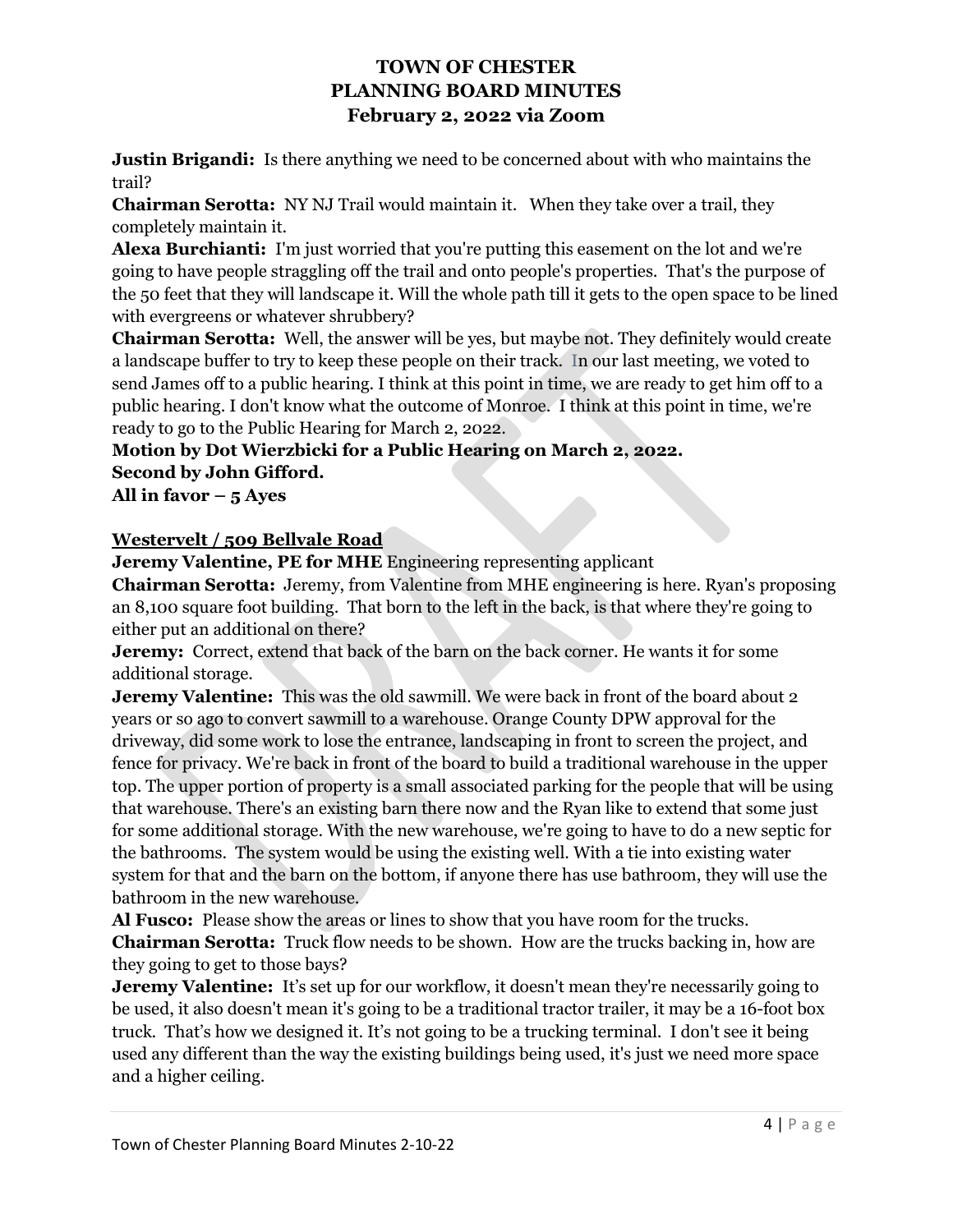**Chairman Serotta:** Make sure we understand how the trucks are going to back into there. **Jeremy Valentine:** Basically, doesn't use tractor trailers, just trucks. Trucks are 26 feet & 16 feet. We do have trailers occasionally, when we're sending out package loads of the clothing, maybe 2 or 3 times a month for a couple of hours.

**Chairman Serotta:** Looking at Septic area on map.

**Ryan Westervelt:** We will have to schedule with Mr. Fusco so soil test and Perks design, and septic.

**Chairman Serotta:** You'd have to show us how your trucks are going to back in.

#### **Board Comments**

**Al Fusco: Reviewing Comment letter (1/31/22) #10 – The EAF to show that you need** SHPO sign off. I'm assuming you had one before, that might be serviceable again, but we'll check that out.

**Jeremy Valentine:** I resubmitted to SHPO and they're a little slower for sure right now so we're waiting to hear back from them.

**Al Fusco:** Then when we probably get to the next round, we should do 239, once we get a little more detail, no plans look clearer.

**Chairman Serotta:** I guess it will have to go to OCDPW since we're adding some additional traffic.

**Al Fusco:** That's correct. I skipped over the traffic report. They can do it in house if they wish. **Jeremy Valentine:** This project did go before the DPW before. No change in use, there's a little more volume, that's going to be the only change

**Chairman Serotta:** SHPO, I agree with Al.

**Jeremy Valentine:** With the last project, **we** weren't doing much ground disturbance. This one has more disturbance. I wanted to explain to show that we're doing a little more than were previously and make sure they're fine with it.

**Chairman Serotta:** Okay, also in your EAF, I guess the mappers showed the potential that there could be a bog turtle in there.

**Jeremy Valentine:** It would still have the same report because we're not doing anything in the trees or where the wetlands would be.

**Chairman Serotta:** I think you need show a little bit of the traffic flow, some of that show us the bays better and stuff like that. Then we can do 239 and out to OCDPW.

**Justin Brigandi:** Yeah, so just thinking aloud here, right, you've got the existing structure that's got, you know, five or six bays on it, you've got the new structure with five or six bays. Right now, there's not tons of trucks coming in and out of it, but with what's going on between Davidson and pomegranate, just around the corner, do you want to do a traffic study or anything like that? Because if this changes hands, there could be, you know, potential for a lot more trucks in and out.

**Al Fusco 1:01:31** Yes, I had put that down in my report also. I think Jeremy can address that up his work. What I said is, if you feel comfortable doing a house fine, if they can put it out to traffic engineer, but I think I do agree that we need additional data.

**Justin Brigandi:** The use maybe the same industry but it could be substantially higher.